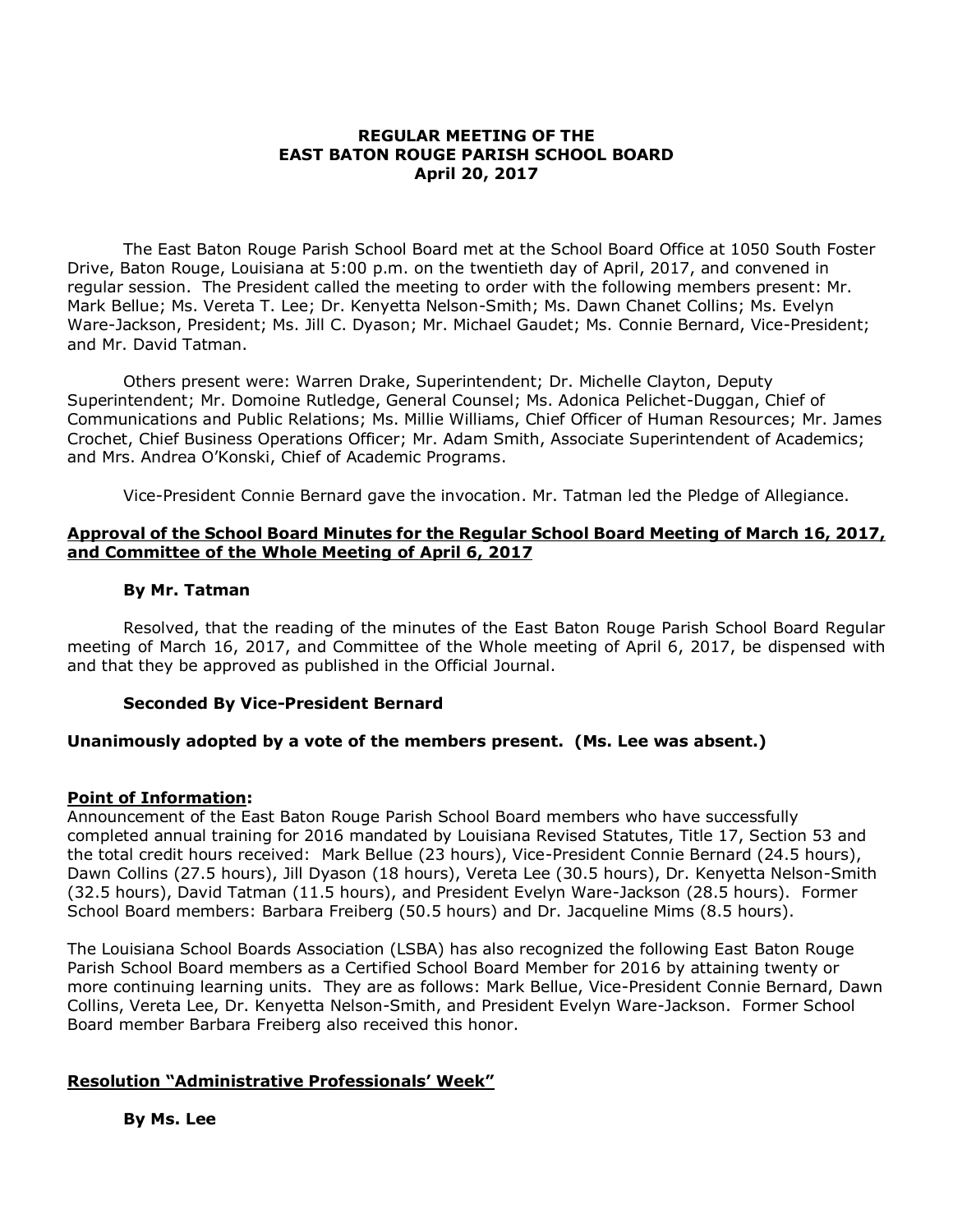Resolved, that the East Baton Rouge Parish School Board does hereby adopt a Resolution proclaiming April 24-28, 2017, as "Administrative Professionals' Week" and April 26, 2017, as "Administrative Professionals' Day."

## **Seconded By Vice-President Bernard**

## **Unanimously adopted by a vote of all the members.**

## **Board Received Personnel Changes for Information Only**

# **Board Received Monthly Financial Report for Information Only**

# **Approval of Consent Agenda Items, Excluding Items # 12 and 13**

## **By Mr. Gaudet**

Resolved, that the East Baton Rouge Parish School Board does hereby approve the Consent Agenda items, excluding items #12 and 13.

## **Seconded By Mr. Tatman**

## **Unanimously adopted by a vote of all the members.**

## *The following items were approved as part of the Consent Agenda:*

Approval of the following grants: a) The Big Brown Reaching Back Fund of the Baton Rouge Area Foundation grant in the amount of \$500.00 to be used by ICARE to purchase bullying prevention materials and used throughout the school district. b) Louisiana Department of Agriculture and Forestry, Louisiana School Garden Cost reimbursement grant in the amount of \$600.00 to be used to support the edible garden space at Wildwood Elementary School.

Approval to ratify a professional services contract between the East Baton Rouge Parish School Board and Mary W. Blunschi in the amount of \$18,400.00 for the third-party evaluation of charter school applications.

Approval of a Memorandum of Understanding between the East Baton Rouge Parish School Board and the following Pre-K centers: God's Lil Angels, Kingdom Early Learning Center, Charity Christian Center, Rhema Christian Learning, South Baton Rouge Charter, and LSU Lab Preschool to establish a partnership as it relates to the EBR Early Childhood Network

Approval of a recommendation from Mr. Domoine Rutledge, General Counsel, EBRPSB, in the following matter: Joseph L. Watson v. Alisha A. Grimes and EBRPSB; Suit No.: 635,816; Section 27;  $19<sup>th</sup>$  JDC.

## **END OF CONSENT AGENDA ITEMS**

# **Approval of Revised 2016-2017 General Fund Budget**

**By Mr. Tatman**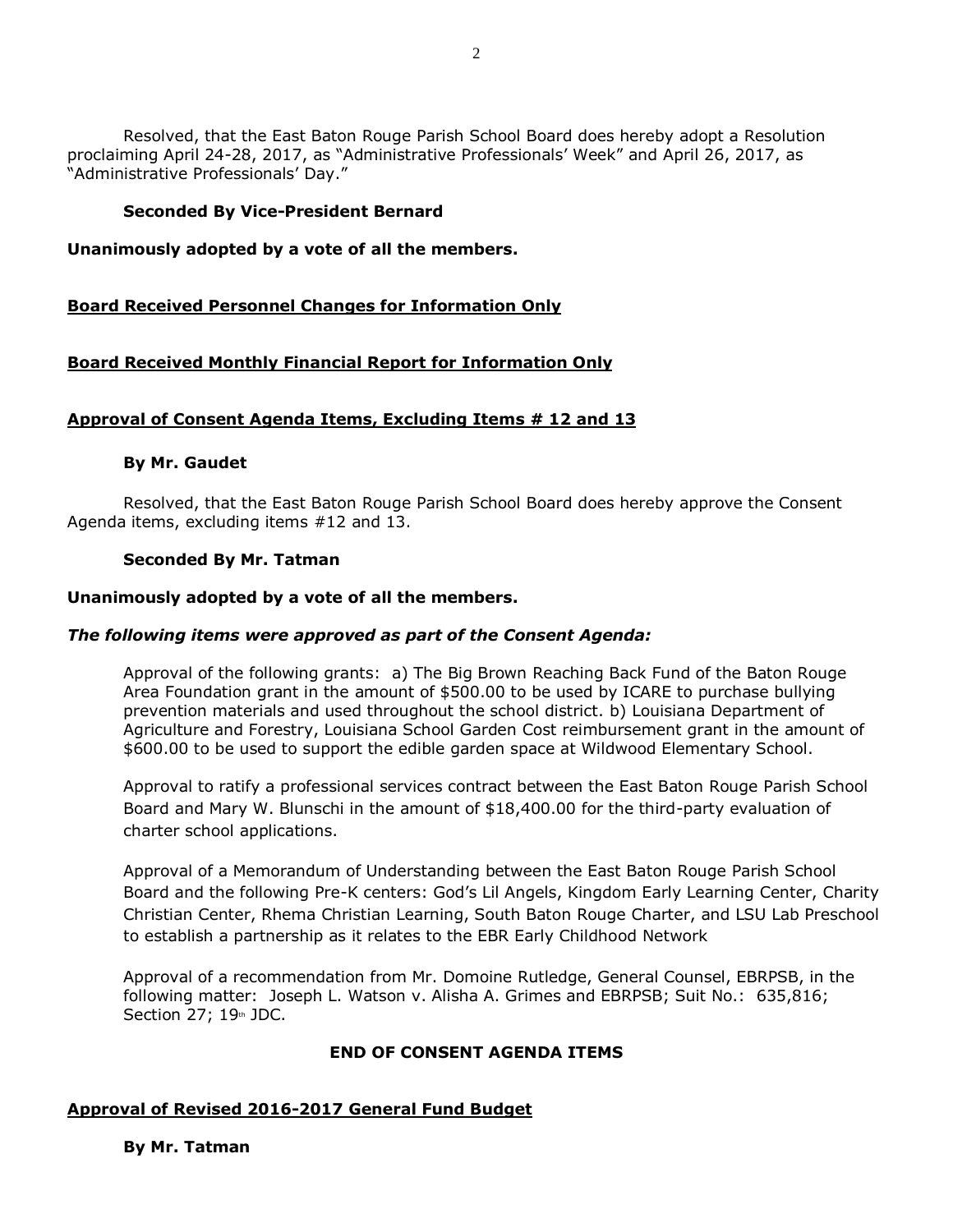Resolved, that the East Baton Rouge Parish School Board does hereby approve the Revised 2016-2017 General Fund Budget for the East Baton Rouge Parish School System.

## **Seconded By Ms. Lee**

### **Unanimously adopted by a vote of all the members.**

## **Approval of "Plan for Academic Innovation and Organizational Efficiency"**

### **By Mr. Gaudet**

Consideration of a request for approval of the "Plan for Academic Innovation and Organizational Efficiency" and related matters.

### **Seconded By Mr. Tatman**

#### **The motion was withdrawn.**

### **Discussion followed.**

### **Substitute Motion to remove items A, B, E**

#### **By Mr. Tatman**

Resolved, that the East Baton Rouge Parish School Board does hereby approve the "Plan for Academic Innovation and Organizational Efficiency," excluding items A, B, and E on pages 8 and 9.

#### **Seconded By Ms. Dyason**

### **Unanimously adopted by a vote of all the members.**

## **Approval of Amendment to Destiny Resource Management Agreement**

#### **By Mr. Tatman**

Resolved, that the East Baton Rouge Parish School Board does hereby approve an amendment to the Destiny Resource Management Agreement (Follett School Solutions) for textbook and asset management in the amount of \$30,195.00 (annual licensing and maintenance costs). (Funding Source: General Fund).

## **Seconded By Mr. Gaudet**

## **Unanimously adopted by a vote of the members present. (Vice-President Bernard was absent.)**

# **Approval of Cooperative Endeavor Agreement between East Baton Rouge Parish School Board and Democracy Prep Baton Rouge Charter School**

## **By Mr. Tatman**

Resolved, that the East Baton Rouge Parish School Board does hereby approve a Cooperative Endeavor Agreement between the East Baton Rouge Parish School Board and Democracy Prep Baton Rouge Charter School, State of Louisiana, Department of Education, and the Recovery School District.